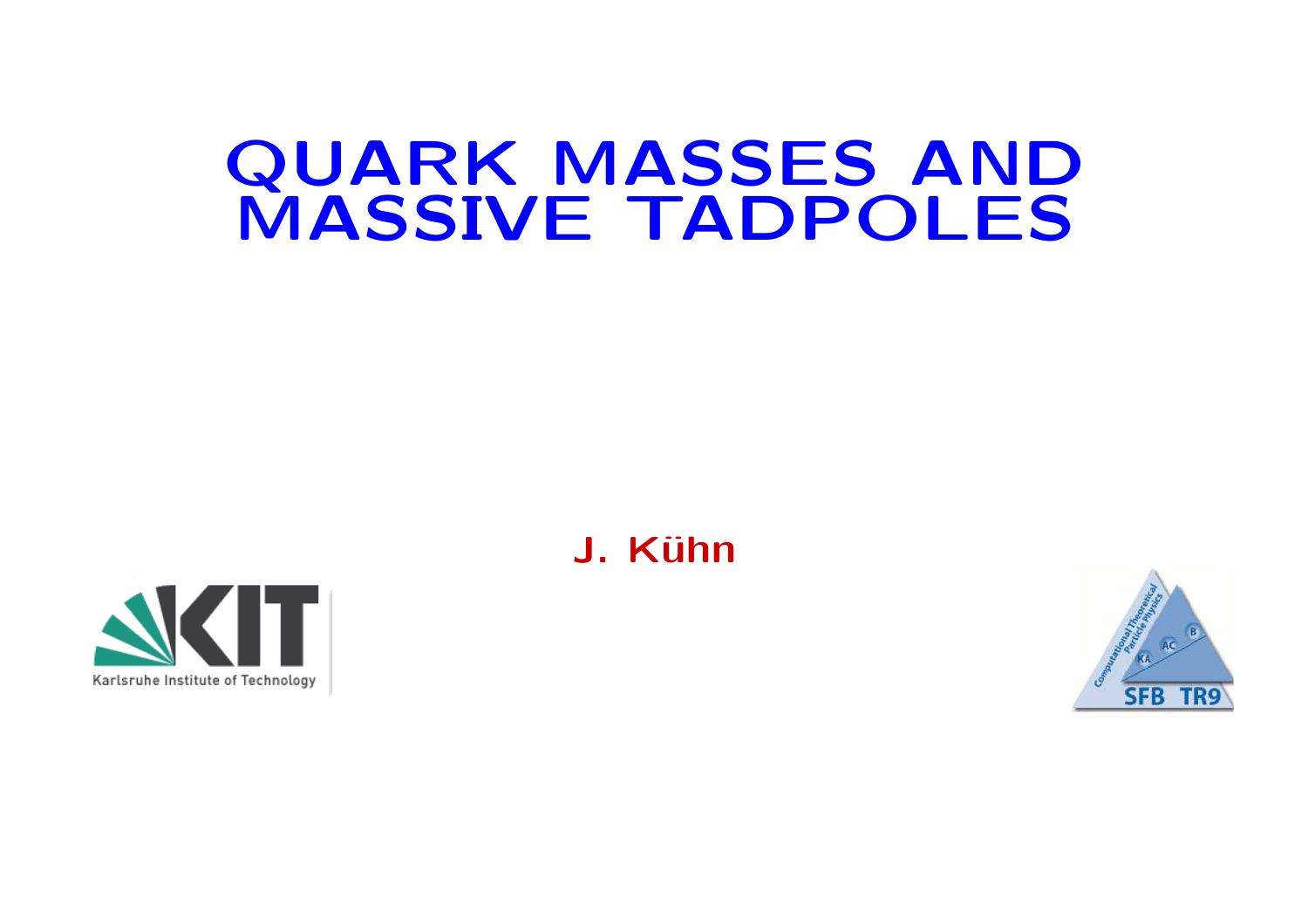## QUARK MASSES AND MASSIVE TADPOLES

from relativistic <sup>4</sup> loop moments

1. Why

2. Theory

3. Results, from experiment and from lattice

in collaboration with

K. Chetyrkin, Y. Kiyo, A. Maier, P. Maierhöfer, P. Marquard, A. Smirnov,

M. Steinhauser, C. Sturm and the HPQCD Collaboration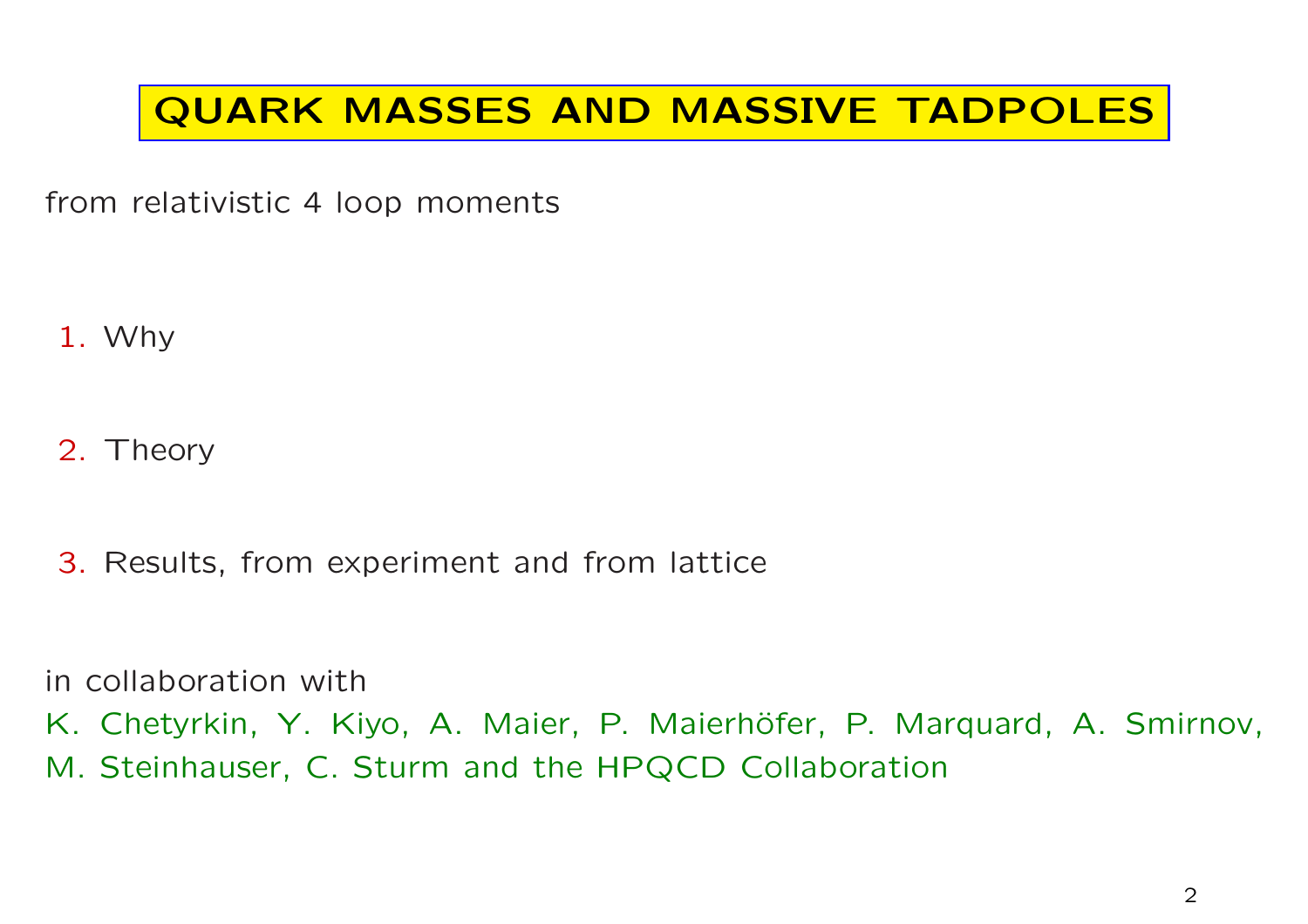# 1. WHY precise masses?

B-decays: $\Gamma(B \to X_{\text{u}} l \bar{\nu}) \sim G_{\text{F}}^2 m_{\text{b}}^5 |V_{\text{ub}}|^2$  $\Gamma(B\to X_\mathrm{C} l\bar\nu)\sim G_\textsf{F}^2\ m_\textsf{b}^5\ f(m_\textsf{C}^2/m_\textsf{b}^2)\ |V_\textsf{cb}|^2,$  $B \to X_{\mathsf{S}} \gamma$ 

comparison with Υ-spectroscopy:  $M \$  $M(\Upsilon(1s)) = 2M_{\mathsf{b}} - \left(\frac{4}{3}\alpha_{\mathsf{s}}\right)^2 \frac{M_{\mathsf{b}}}{4} + ... +$  excitations (Penin & Zerf, $\dots$   $\delta m_b$   $\sim$  9 MeV)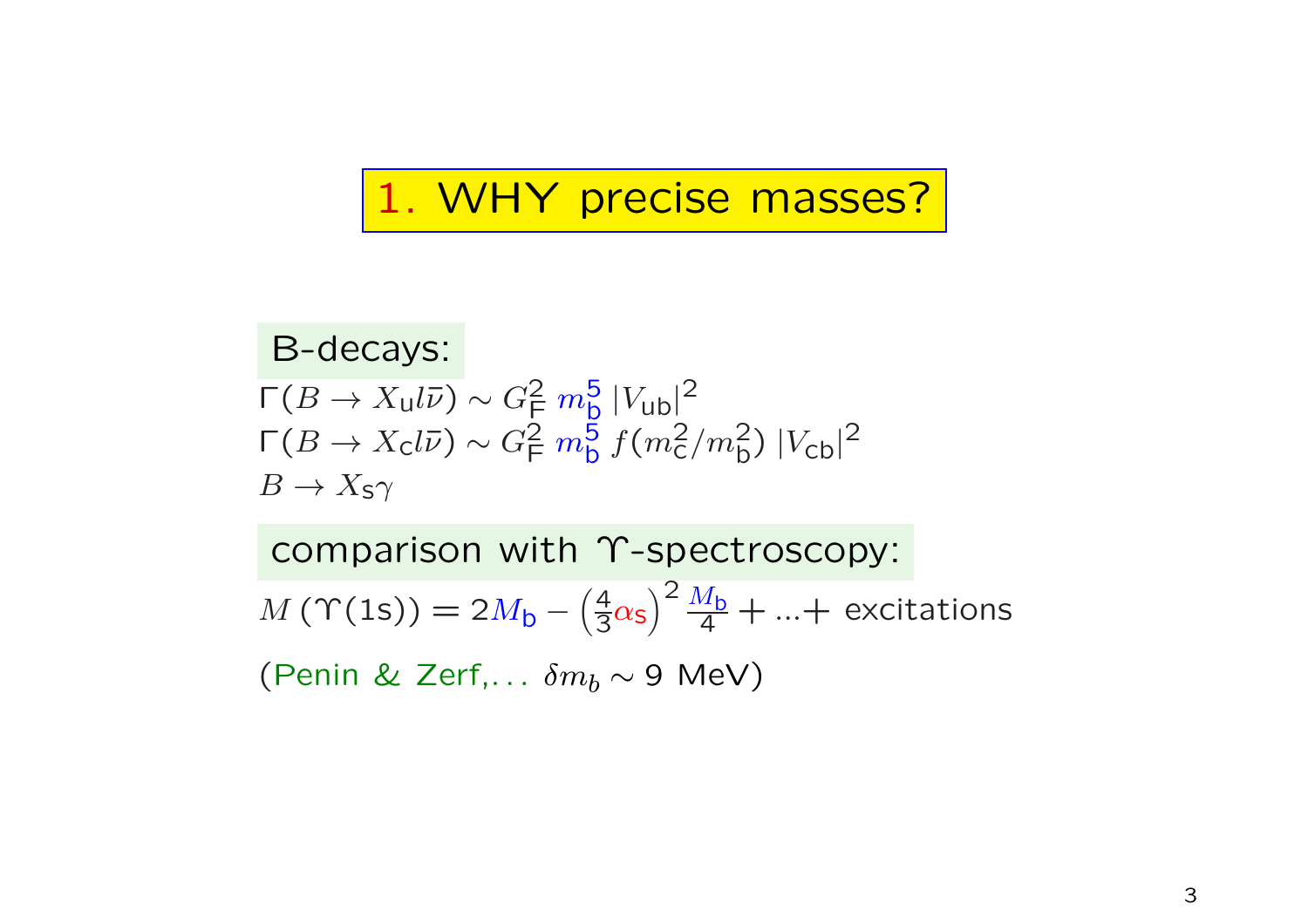## <sup>H</sup> decay (ILC, TLEP)

$$
\boxed{H \rightarrow b\bar{b}}
$$
 dominant decay mode, all branching ratios are affected!  
status:  $\Gamma_b = \frac{G_F M_H^2}{4\sqrt{2\pi}} m_b^2(M_H) R^S(M_H)$   
 $R^S(M_H) = 1 + 5.667 \left(\frac{\alpha_s}{\pi}\right) + 29.147 \left(\frac{\alpha_s}{\pi}\right)^2 + 41.758 \left(\frac{\alpha_s}{\pi}\right)^3 - 825.7 \left(\frac{\alpha_s}{\pi}\right)^4$   
 $= 1 + 0.19551 + 0.03469 + 0.00171 - 0.00117$ °1  
(Chetyrkin, Baikov, JK, 2006)

Theory uncertainty  $(M_H/3 < \mu < 3M_H)$  : 5‰ (four loop)<br>reduced to 1 E<sup>W</sup> (five loop) reduced to  $1.5\%$  (five loop)

present uncertainties from  $m_b$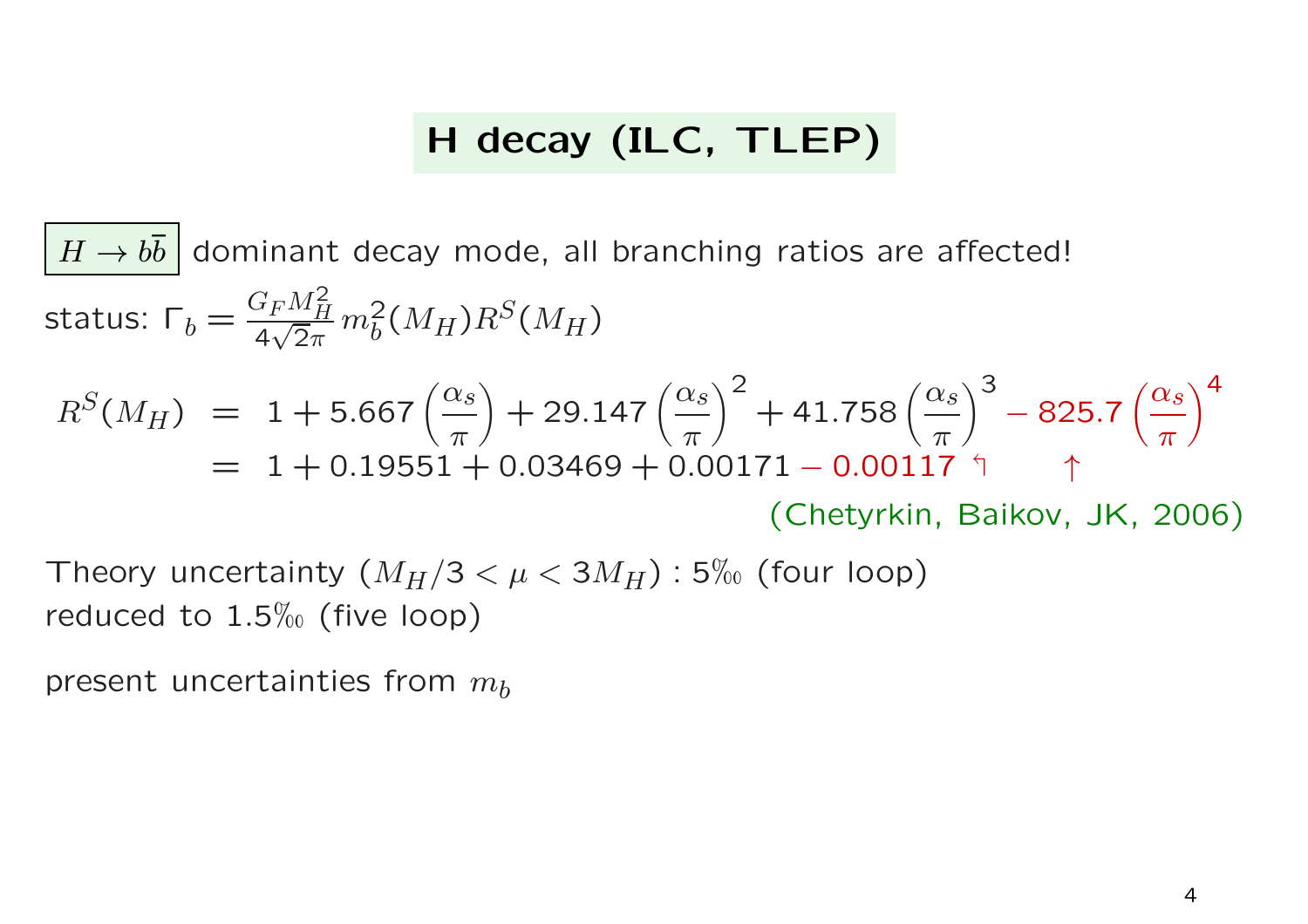$m_b(10 \text{ GeV}) = 3610 - \frac{\alpha_s - 0.1189}{0.002} 12 \pm 11 \text{ MeV (Karlsruhe, arXiv:0907.2110)}$ 

running from 10 GeV to  $M_H$  depends on<br>secondary mass dimension  $\beta$  function a anomalous mass dimension,  $\beta$ -function and  $\alpha_s$ 

 $m_b(M_H) = 2759 \pm 8\vert_{m_b} \pm 27\vert_{\alpha_s}$  MeV  $\qquad\qquad$  aim  $\pm$ 4 MeV (≘1.5  $\times$  10 $^{-3})$  $\gamma_4$  (five loop): Baikov  $+$  Chetyrkin, 2013

 $\beta$ 4 under construction

 $\frac{\delta m_b^2(M_H)}{2}$  $\frac{dm_b (M_H)}{m_b^2 (M_H)} = -1.4 \times 10^{-4} (b_4 = 0) | -4.3 \times 10^{-4} (b_4 = 100) | -7.3 \times 10^{-4} (b_4 = 200)$ 

to be compared with  $\delta\Gamma/\Gamma = 2.0 \times 10^{-3}$  (TLEP)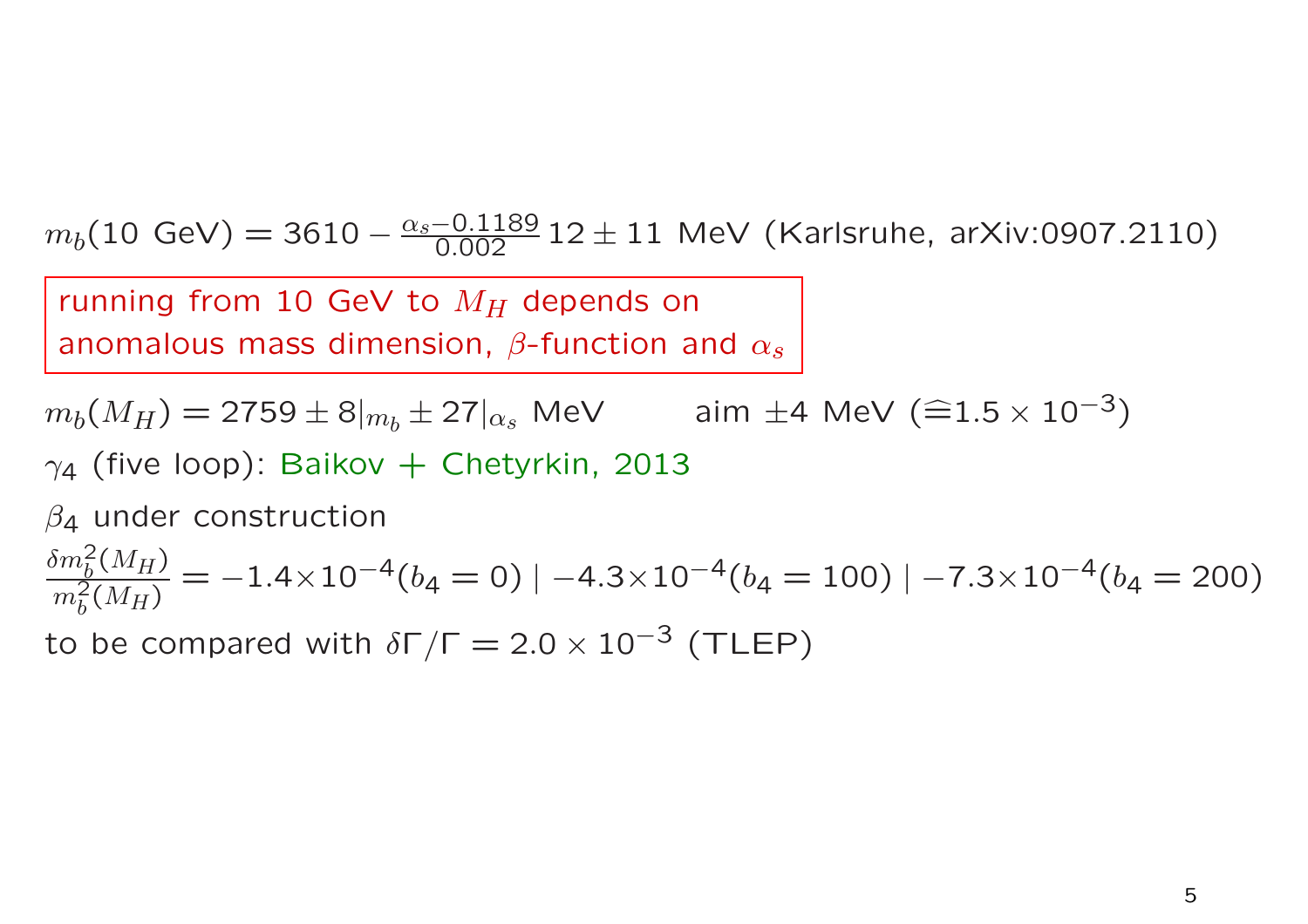### Yukawa Unification

 $\lambda_\tau \sim \lambda_{\sf b}$  or  $\lambda_\tau \sim \lambda_{\sf b} \sim \lambda_{\sf t}$  at GUT scale top-bottom  $\rightarrow m_{\rm t}/m_{\rm b} \sim$  ratio of vacuum expectation values request $\mathrm{t}\,\frac{\delta m_{\mathsf{b}}}{m_{\mathsf{b}}}\sim \frac{\delta m_{\mathsf{t}}}{m_{\mathsf{t}}}\Rightarrow \delta m_{\mathsf{t}}\approx 0.5\,\mathsf{GeV} \Rightarrow \delta m_{\mathsf{b}}\approx 12\,\mathsf{MeV}$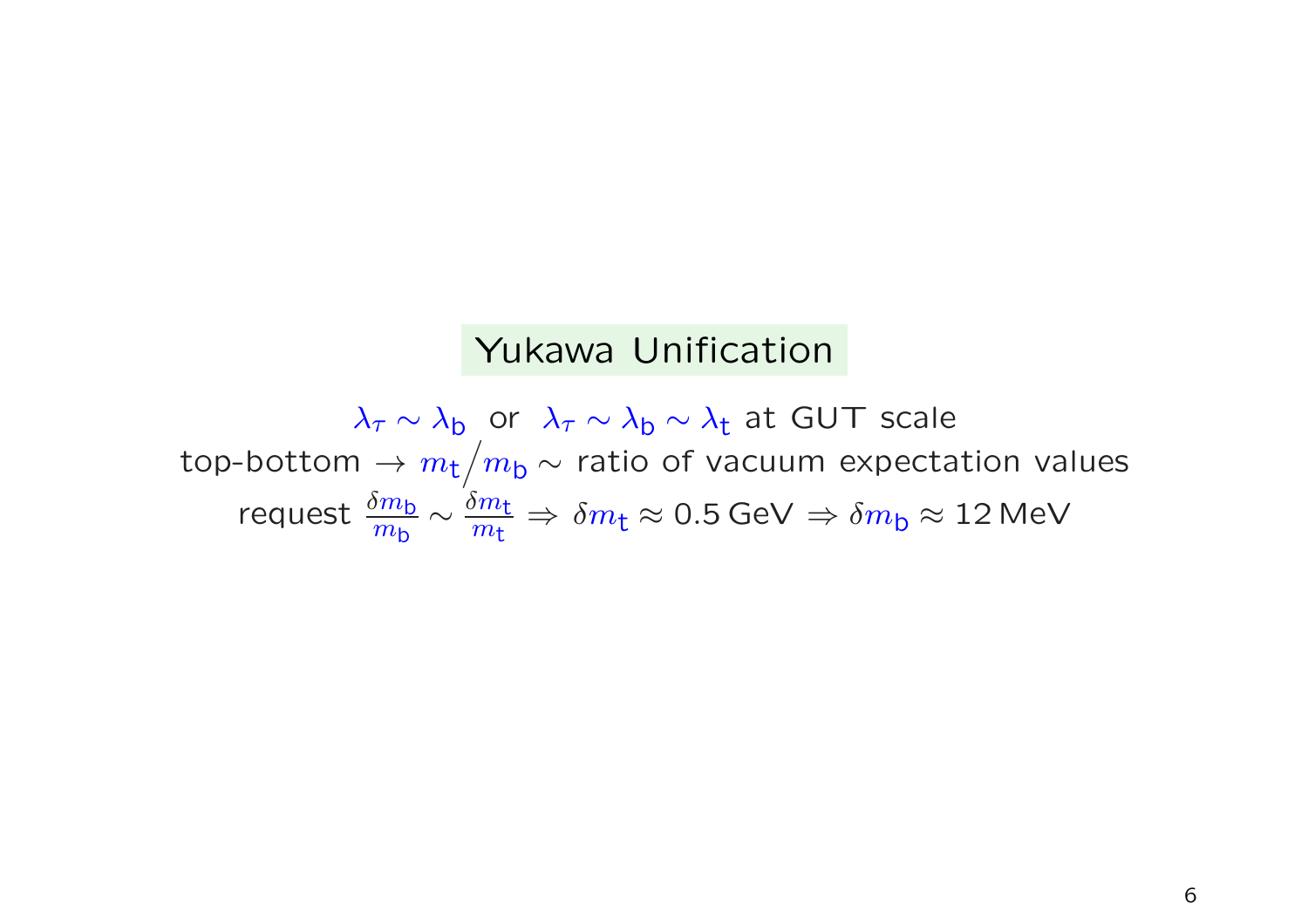

 $m_Q$  from SVZ Sum Rules, Moments and Tadpoles

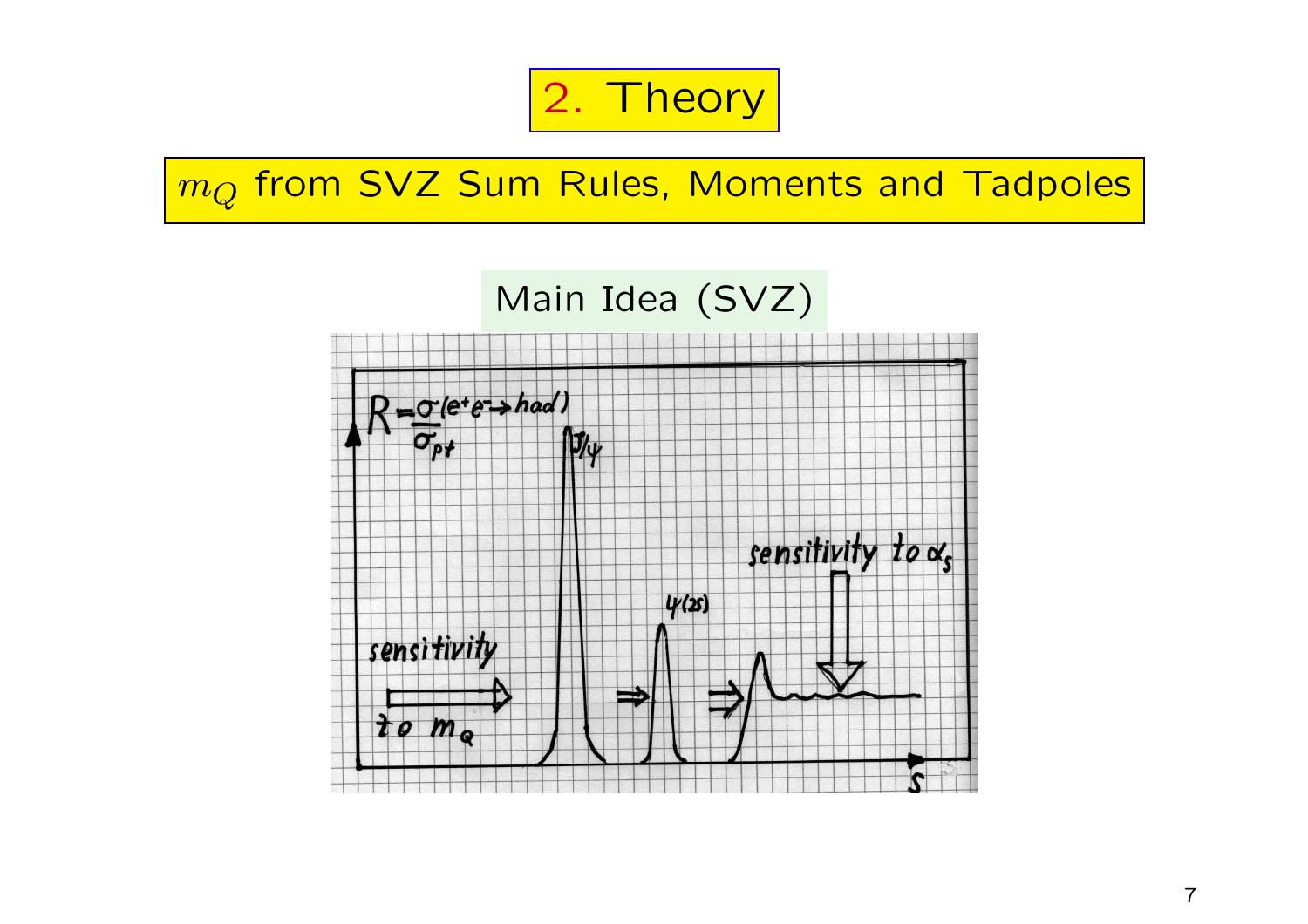Some definitions:

$$
\left(-q^2g_{\mu\nu} + q_\mu q_\nu\right)\,\Pi(q^2) \equiv i\int dx\,e^{iqx}\langle Tj_\mu(x)j_\nu(0)\rangle
$$

with the electromagnetic current  $j_{\mu}$ .

$$
R(s) = 12\pi \operatorname{Im} \left[ \Pi(q^2 = s + i\epsilon) \right]
$$
  
Taylor expansion:  $\Pi_Q(q^2) = Q_Q^2 \frac{3}{16\pi^2} \sum_{n \ge 0} \bar{C}_n z^n$ 

with  $z = q^2/(4m_Q^2)$  and  $m_Q = m_Q(\mu)$  the  $\overline{\text{MS}}$  mass.

$$
\bar{C}_n = \bar{C}_n^{(0)} + \frac{\alpha_s}{\pi} \bar{C}_n^{(1)} + \left(\frac{\alpha_s}{\pi}\right)^2 \bar{C}_n^{(2)} + \left(\frac{\alpha_s}{\pi}\right)^3 \bar{C}_n^{(3)} + \dots
$$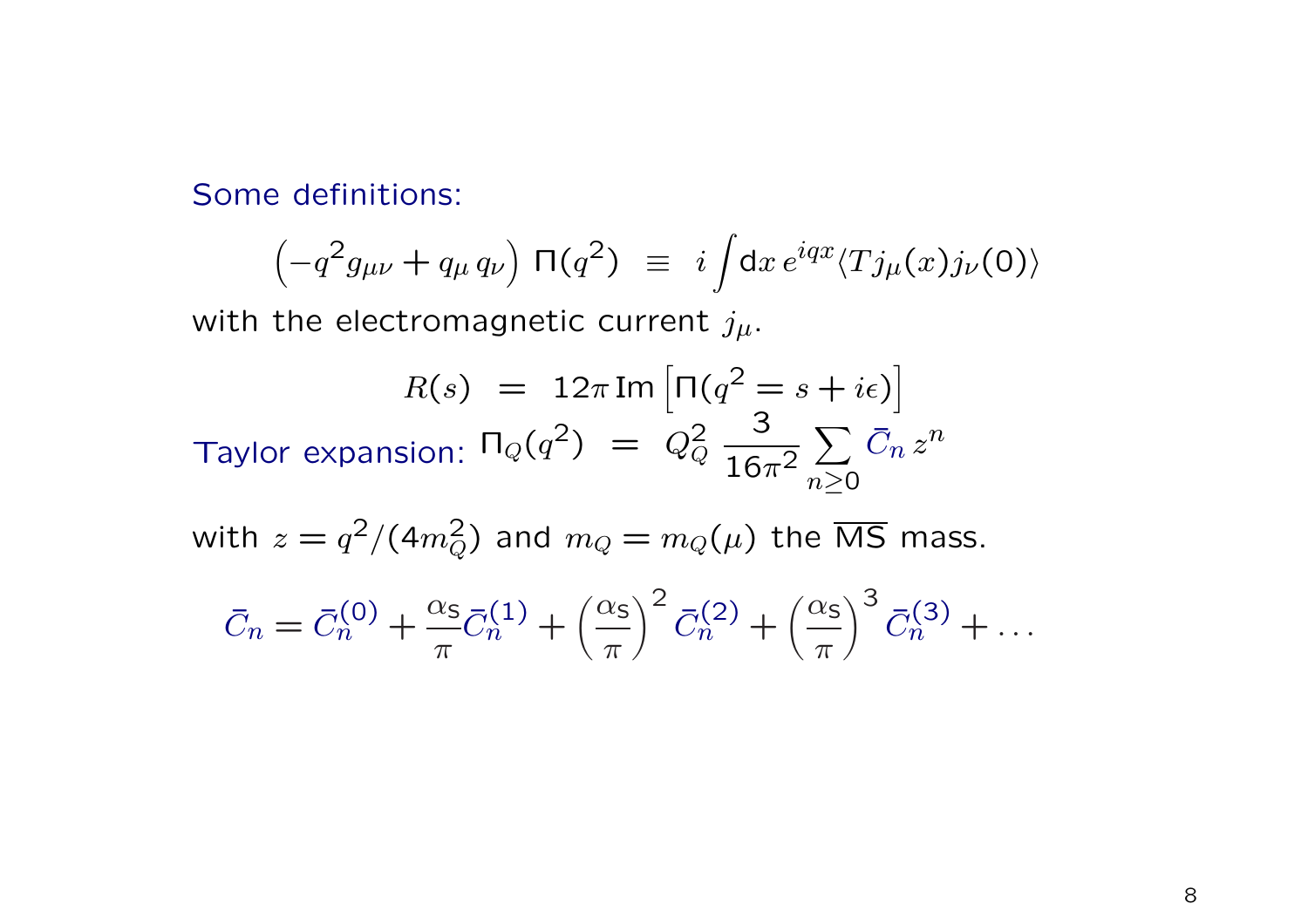generic form

$$
\begin{split} \bar{C}_n &= \bar{C}_n^{(0)} \\ &+ \frac{\alpha_{\rm S}}{\pi} \Big( \bar{C}_n^{(10)} + \bar{C}_n^{(11)} l_{m_c} \Big) \\ &+ \Big( \frac{\alpha_{\rm S}}{\pi} \Big)^2 \Big( \bar{C}_n^{(20)} + \bar{C}_n^{(21)} l_{m_c} + \bar{C}_n^{(22)} l_{m_c}^2 \Big) \\ &+ \Big( \frac{\alpha_{\rm S}}{\pi} \Big)^3 \Big( \bar{C}_n^{(30)} + \bar{C}_n^{(31)} l_{m_c} + \bar{C}_n^{(32)} l_{m_c}^2 + \bar{C}_n^{(33)} l_{m_c}^3 \Big) \\ &+ \dots \end{split}
$$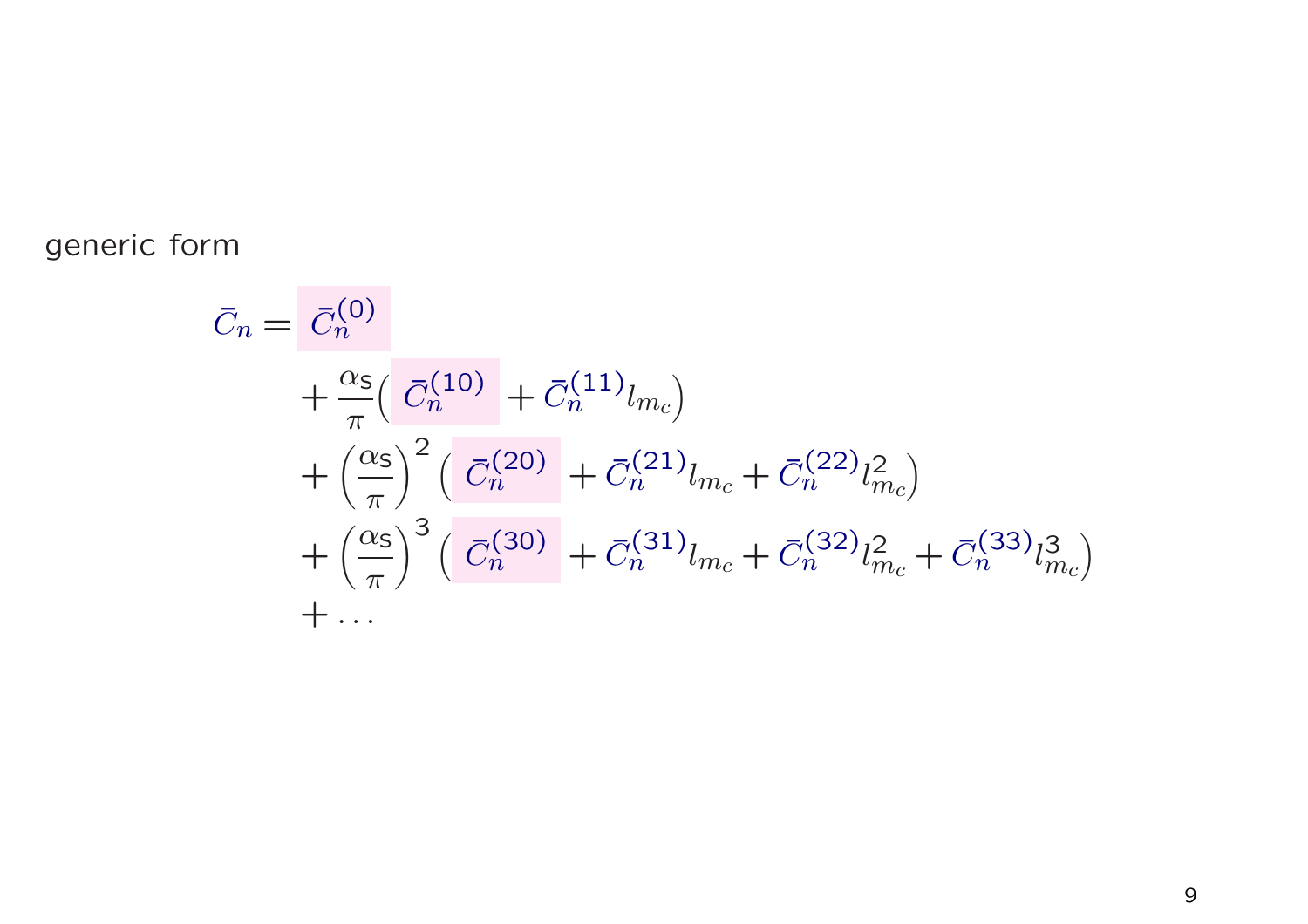Analysis in NNLO

• FORM program MATADCoefficients  $\bar{C}_n$  up to  $n = 8$  (also for axial, scalar and pseudoscalar correlators) (Chetyrkin, JK, Steinhauser, 1996)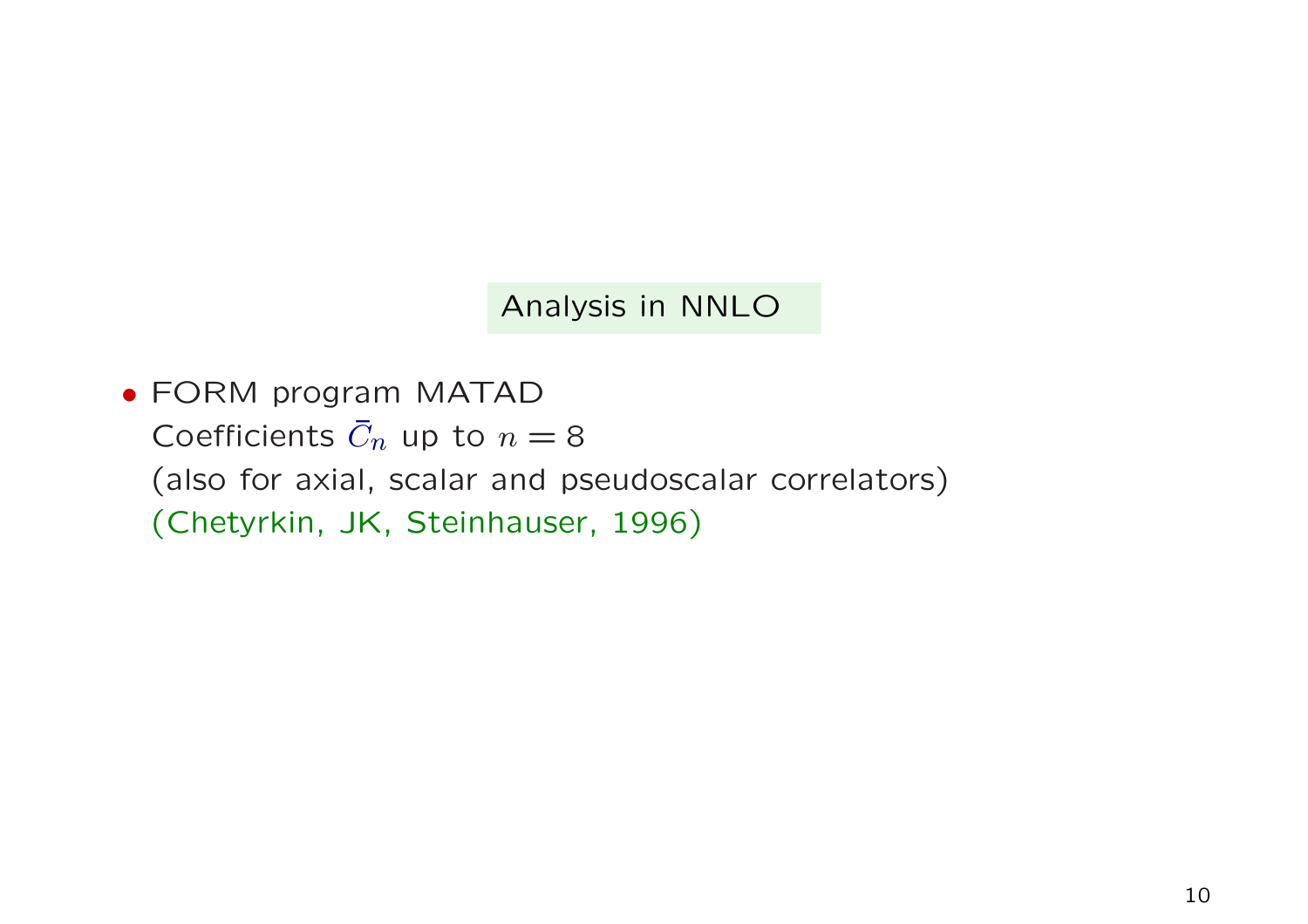### Analysis in  $N^3LO$

Algebraic reduction to <sup>13</sup> master integrals (Laporta algorithm); numerical and analytical evaluation of master integrals



 $\bigcirc$ : heavy quarks,  $\bigcirc$ : light quarks,

- $n_f$ : number of active quarks
- $\Rightarrow$  About 700 Feynman-diagrams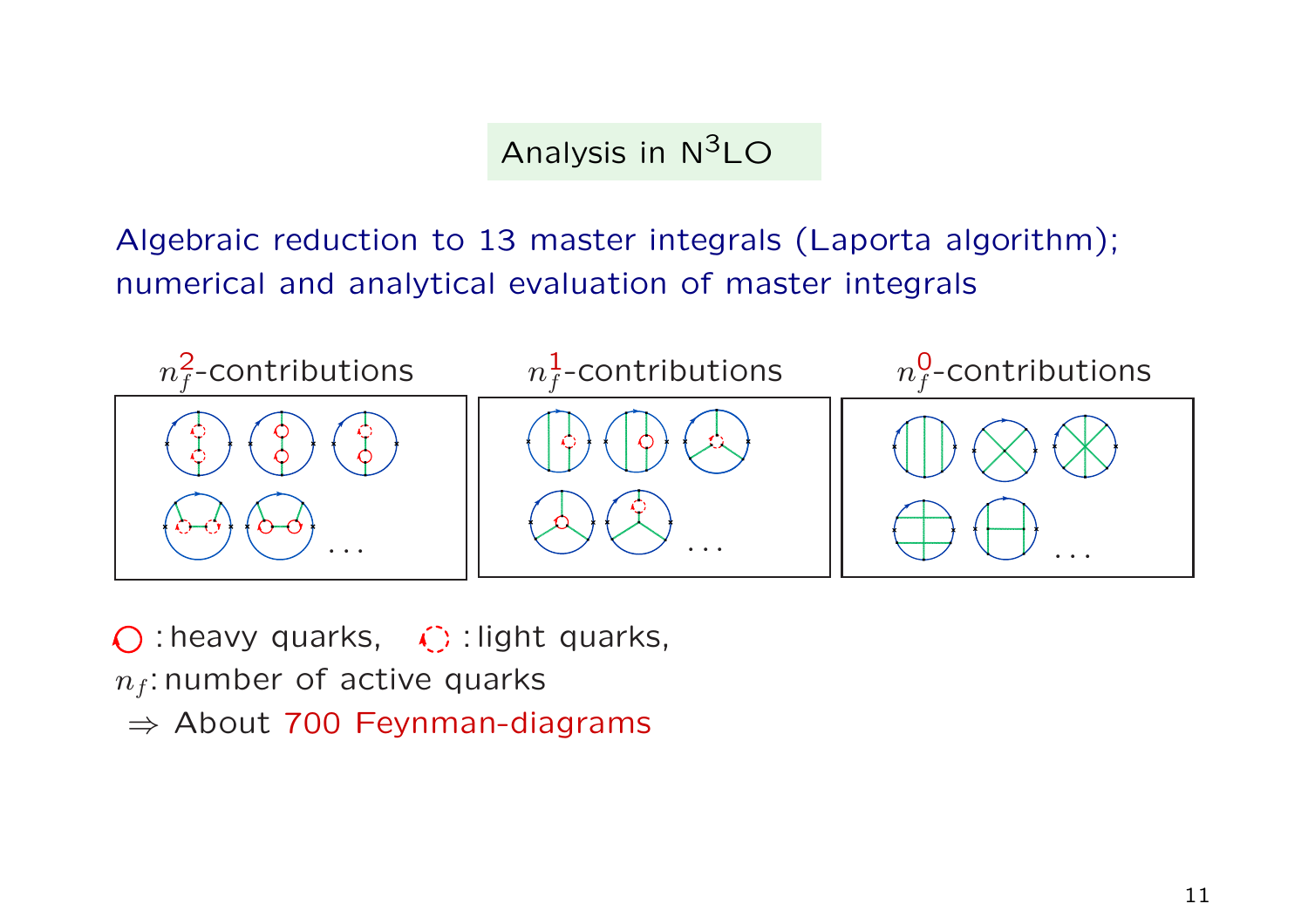## ➪ Reduction to master integrals

 $\bar{C}_0$  and  $\bar{C}_1$  in order  $\alpha_s^3$  (four loops!)  $\bigm|$  Program "Sturman" (Sturm) (2006)

(Chetyrkin, JK, Sturm; Boughezal, Czakon, Schutzmeier)  $\bar{C}_2$  and  $\bar{C}_3$  (2008) Program "Crusher", Marquard & Seidel (Maier, Maierhöfer, Marquard, A. Smirnov)<br>All master integrals known analytically and double checked.  $(Schröder + Vuorinen, Chetyrkin et al., Schröder + Steinhauser,$ Laporta, Broadhurst, Kniehl et al.)

 $\bar{C}_4 - \bar{C}_{10}$ : extension to higher moments by Padé method, using<br>analytic information from low energy ( $q^2 = 0$ ), threshold ( $q^2 = 4m^2$ ),<br>bigh energy ( $q^2 = -\infty$ ) (Kivo, Majer, Majerböfer, Marguard, 2009) high energy ( $q^2 = -\infty$ ) (Kiyo, Maier, Maierhöfer, Marquard, 2009)

(Also:  $q^2$ -dependence of scalar, vector,... correlator)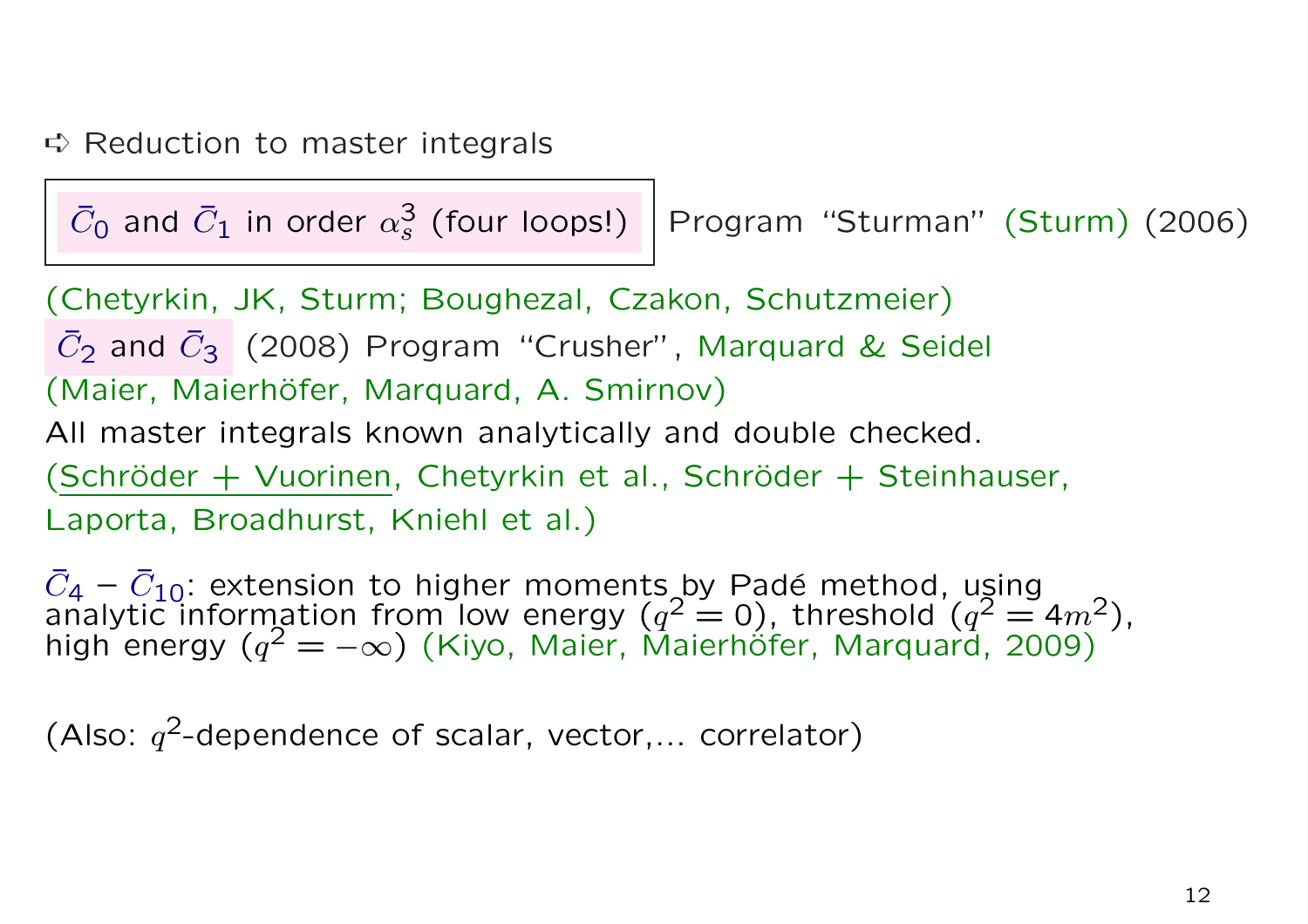Relation to measurements

$$
\mathcal{M}_n^{\text{th}} \equiv \frac{12\pi^2}{n!} \left(\frac{d}{dq^2}\right)^n \Pi_c(q^2) \Big|_{q^2=0} = \frac{9}{4} Q_c^2 \left(\frac{1}{4m_c^2}\right)^n \bar{C}_n
$$

Perturbation theory:  $\bar{C}$  $\mathcal{S}$  $\zeta_n$  is function of  $\alpha_s$  $_s$  and In $\frac{m}{\mu}$ 2 $\frac{nc}{\mu^2}$ dispersion relation:

$$
\Pi_c(q^2) = \frac{q^2}{12\pi^2} \int ds \frac{R_c(s)}{s(s - q^2)} + \text{subtraction}
$$

$$
\Rightarrow \mathcal{M}_n^{\exp} = \int \frac{\mathrm{d}s}{s^{n+1}} R_c(s)
$$

constraint:  $\mathcal{M}^{\mathsf{exp}}_{n} = \mathcal{M}^{\mathsf{th}}_{n}$ 

 $\Rightarrow m_c$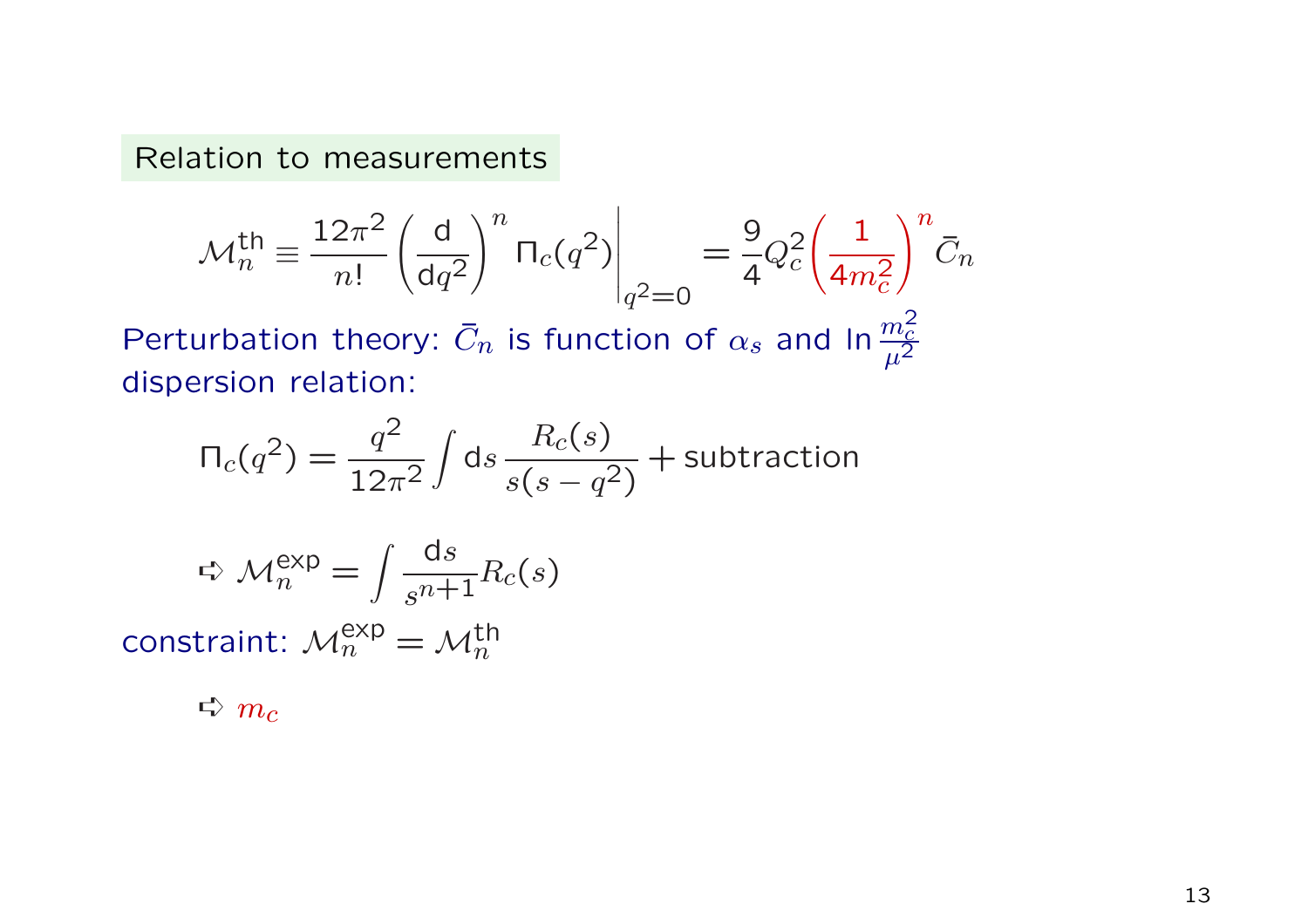3.a) Results from Experiment

Ingredients (charm)

experiment:

- $\, \boldsymbol{\cdot} \,] \quad \bullet \ \mathsf{\Gamma}_{e}(J/\psi, \psi') \,$  from BES & CLEO & BA-BAR (PDG) •  $\psi(3770)$  and  $R(s)$  from BES<br>•  $\alpha_s = 0.1187 + 0.0020$ 
	- $\alpha_{\rm s} = 0.1187 \pm 0.0020$

theory:

 ••  $N^3$ LO for  $n = 1, 2, 3, 4$ • include condensates

$$
\delta \mathcal{M}_n^{\rm np} = \frac{12\pi^2 Q_c^2}{(4m_c^2)^{(n+2)}} \left\langle \frac{\alpha_s}{\pi} G^2 \right\rangle a_n \left( 1 + \frac{\alpha_s}{\pi} \overline{b}_n \right)
$$

- estimate of non-perturbative terms<br>(oscillations, based on Shifman) (oscillations, based on Shifman)
- careful extrapolation of  $R_{uds}$
- $\bullet$  careful definition of  $R_c$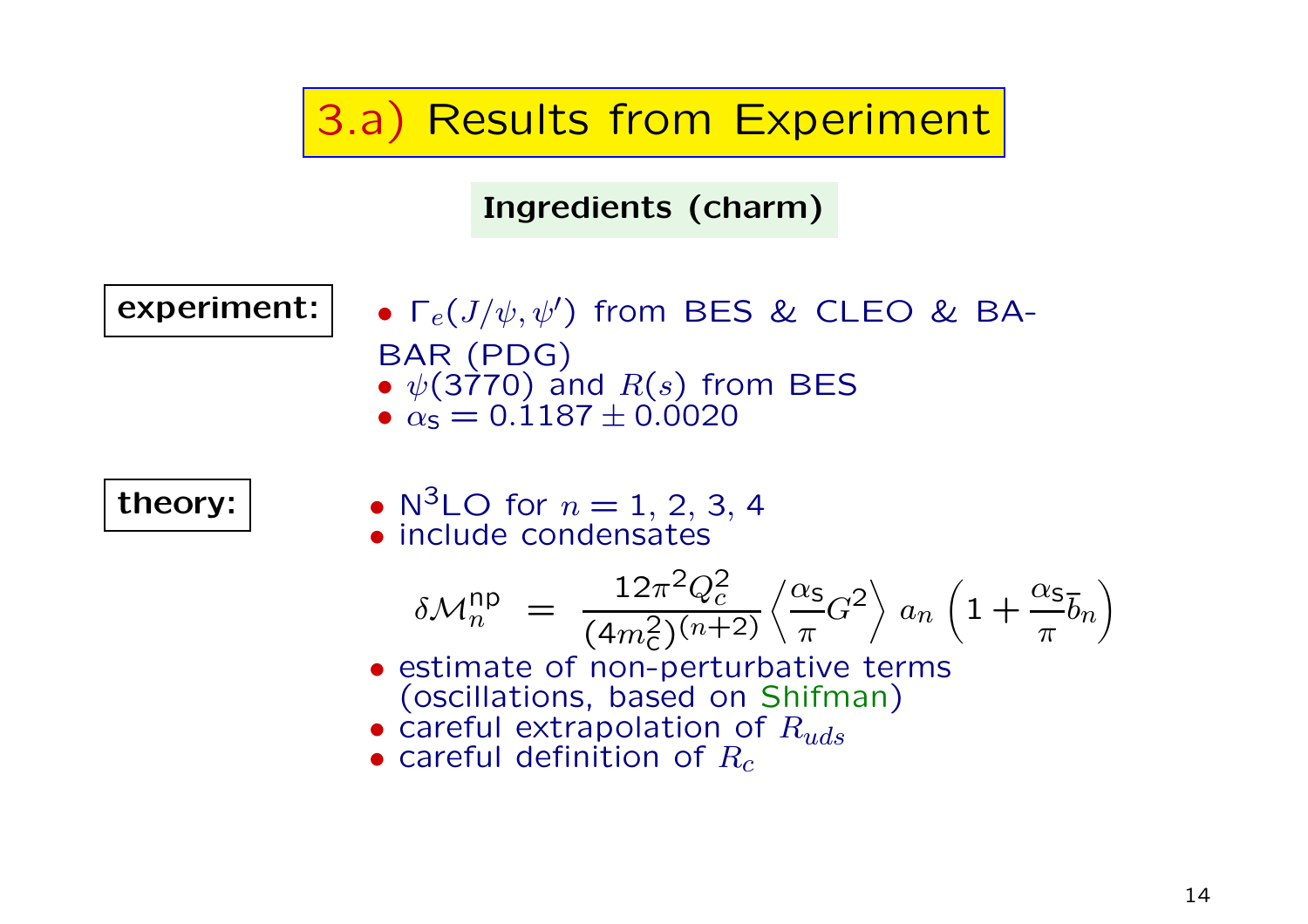$\textsf{Results}\,\left(m_{\textsf{C}}\right) \quad (2009)$ 

#### Error budget

| $\boldsymbol{n}$            | $m_c(3 \,\text{GeV})$ | exp | $\alpha_s$ | $\mu$ | np | total |
|-----------------------------|-----------------------|-----|------------|-------|----|-------|
|                             | 986                   |     |            |       |    | 13    |
| $\mathcal{D}_{\mathcal{A}}$ | 976                   | Ŋ   | 14         | 5     |    | 16    |
| 3                           | 978                   | b   | 15         |       |    | 17    |
|                             | 1004                  | З   |            | 31    |    | 33    |

Remarkable consistency between  $n = 1, 2, 3, 4$ and stability  $(\mathcal{O}(\alpha_s^2)$  vs.  $\mathcal{O}(\alpha_s^3))$ ; prefered scale:  $\mu = 3$  GeV,

 $\bullet$   $m_\mathsf{C}(\mathsf{3\,GeV}) = 986 \pm 13\,\mathsf{MeV}$ conversion to  $m_c(m_c)$ :

•  $m_c(m_c) = 1279 \pm 13$  MeV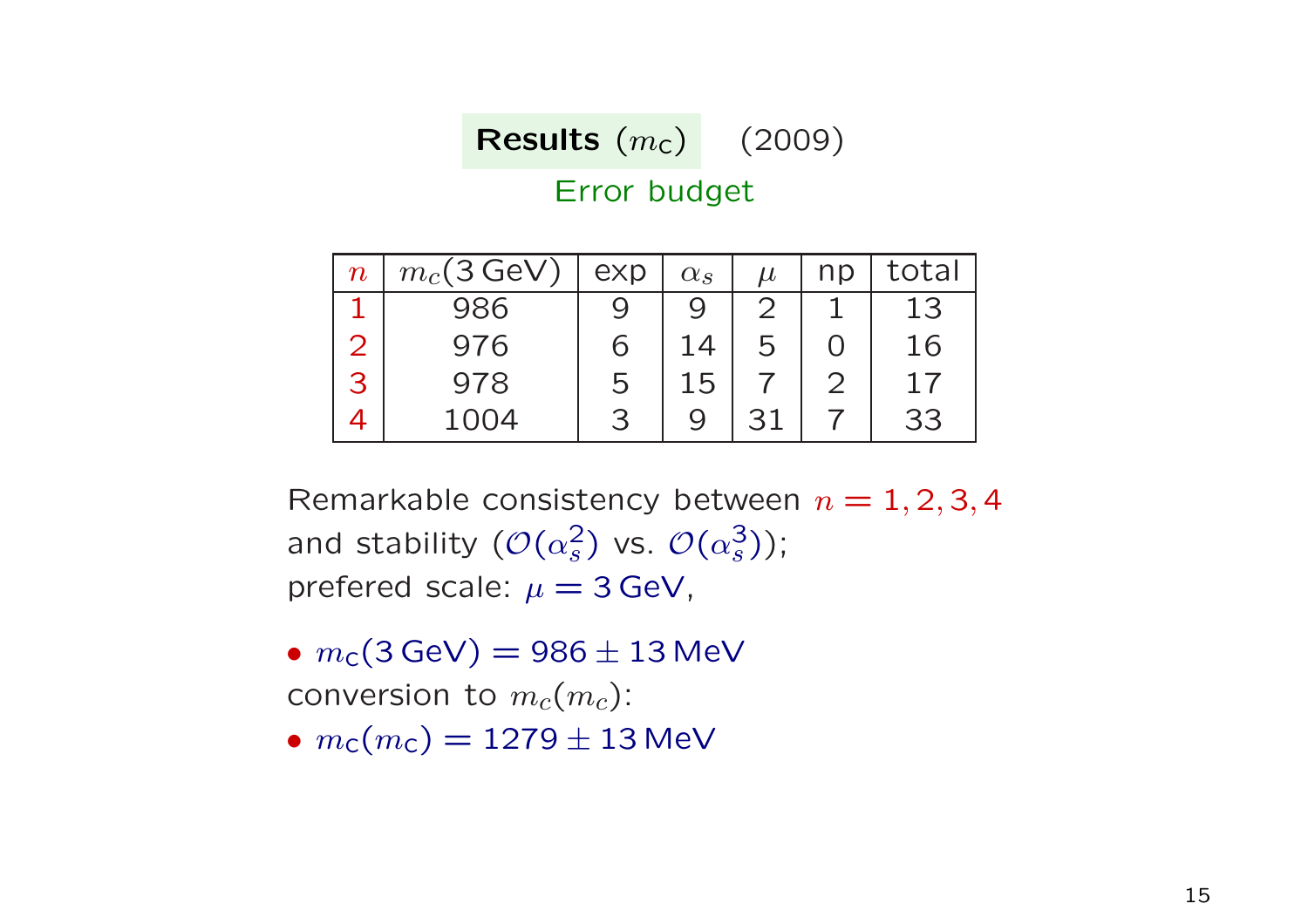

dependence of  $m_c$  on number of moment n and on  $\mathcal{O}(\alpha_s^i)$  for  $i = 0, \ldots, 3$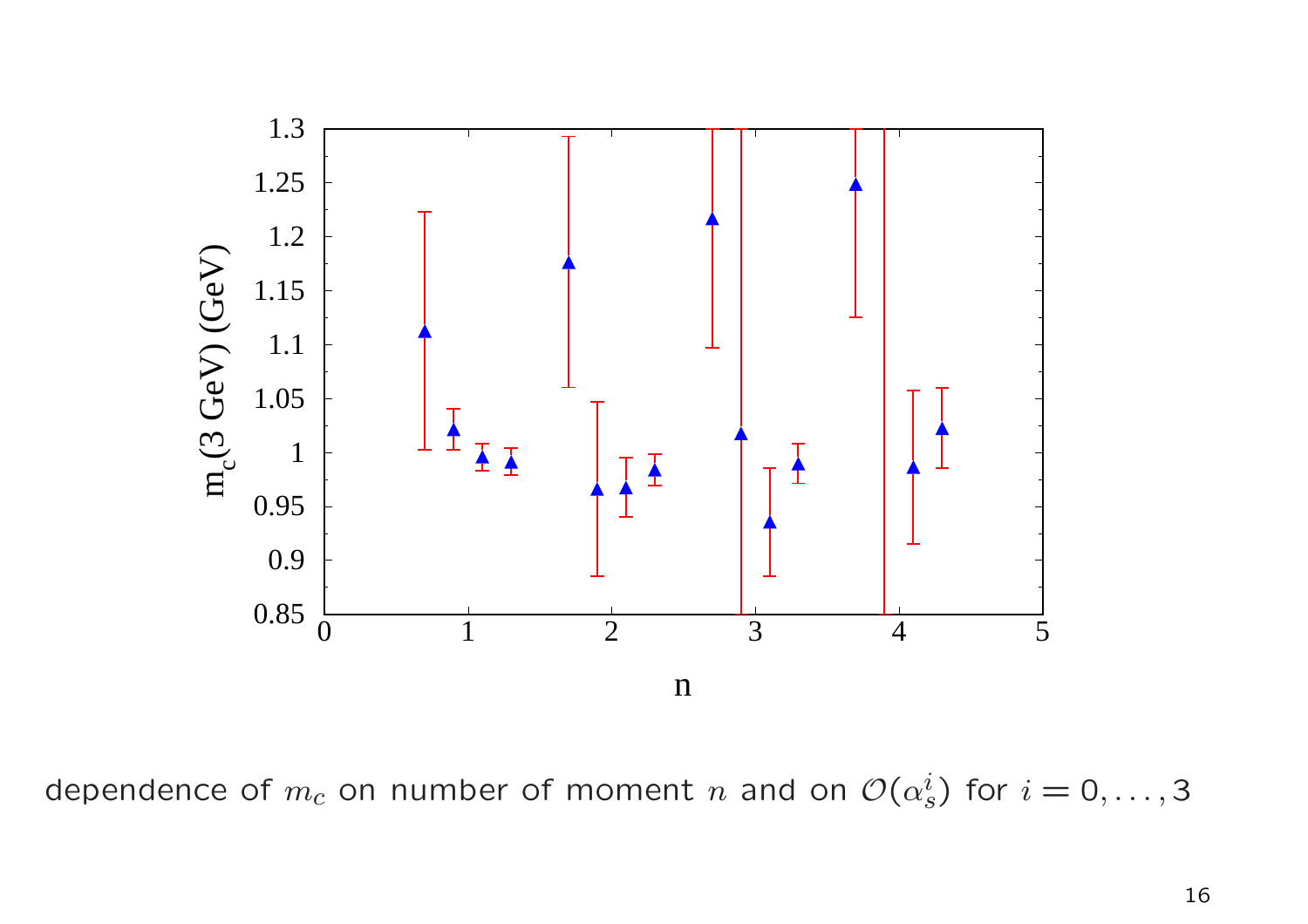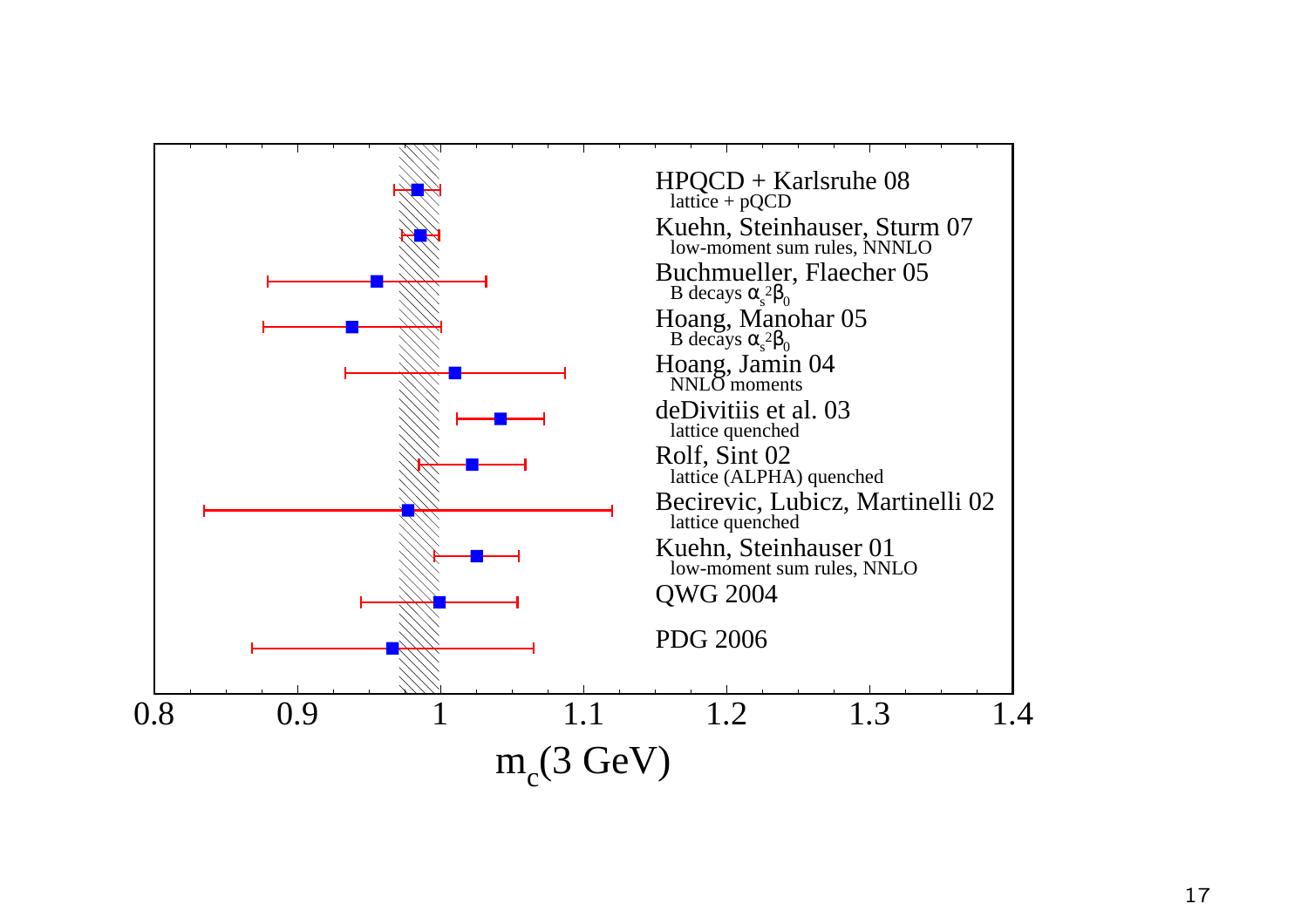### Experimental Ingredients for  $m_b$

Contributions from

- narrow resonances  $(\Upsilon(1S) \Upsilon(4S))$
- threshold region  $(10.618 \text{ GeV} 11.2 \text{ GeV})$  (BABAR 2009)
- perturbative continuum  $(E \ge 11.2 \text{ GeV})$  (Theory)
- different relative importance of resonances vs. continuum for  $n = 1, 2, 3, 4$

| $\overline{n}$ | $\mathcal{M}_n^{\text{res},(1S-4S)}$ | $\mathcal{M}_n^{\mathsf{thresh}}$ | $\mathcal{M}_n^{\text{cont}}$ | $\mathcal{M}_n^{\sf exp}$ |
|----------------|--------------------------------------|-----------------------------------|-------------------------------|---------------------------|
|                | $\times 10^{(2n+1)}$                 | $\times 10^{(2n+1)}$              | $\times 10^{(2n+1)}$          | $\times 10^{(2n+1)}$      |
|                | 1.394(23)                            | 0.287(12)                         | 2.911(18)                     | 4.592(31)                 |
|                | 1.459(23)                            | 0.240(10)                         | 1.173(11)                     | 2.872(28)                 |
| 3              | 1.538(24)                            | 0.200(8)                          | 0.624(7)                      | 2.362(26)                 |
| 4              | 1.630(25)                            | 0.168(7)                          | 0.372(5)                      | 2.170(26)                 |

(PDG)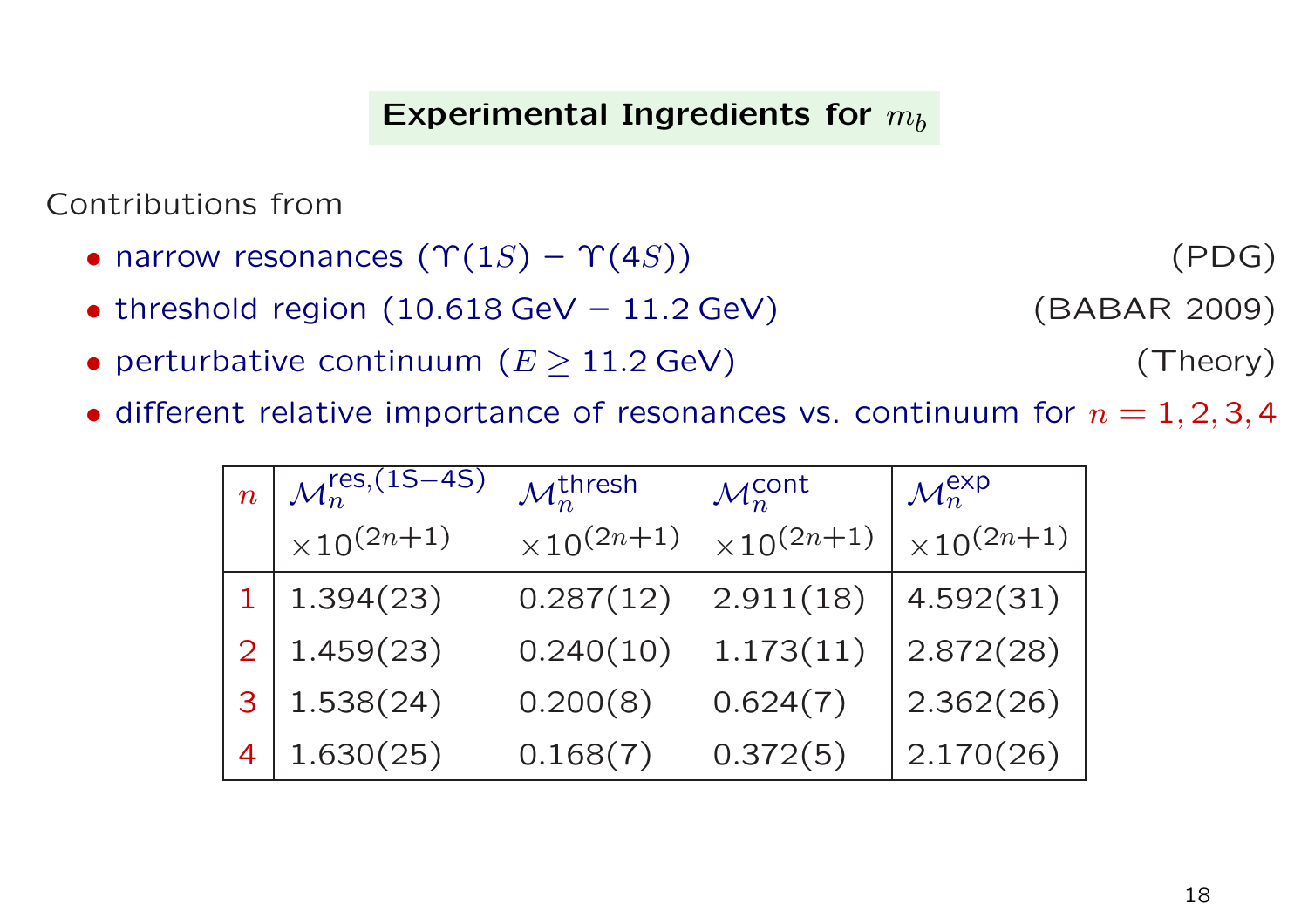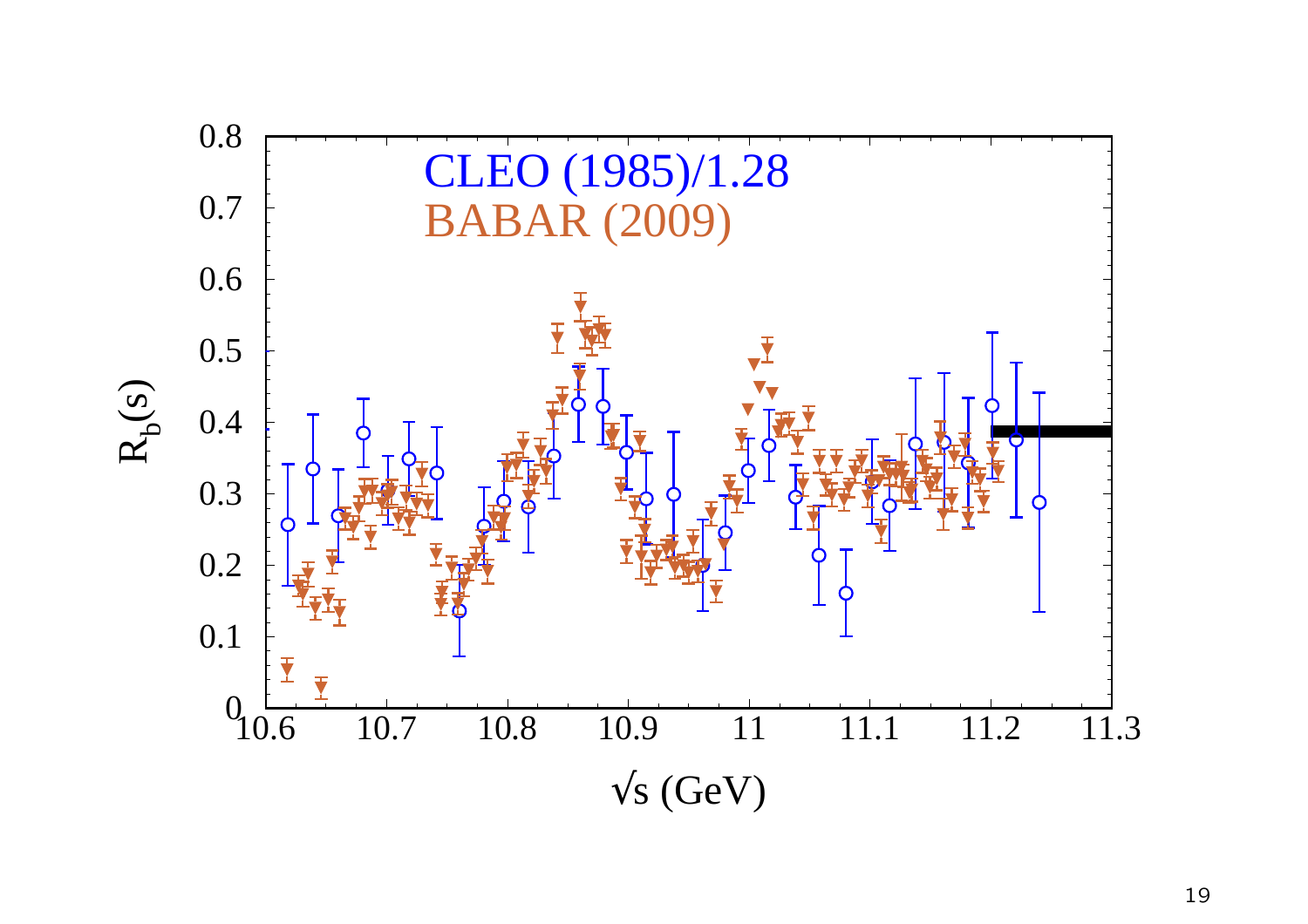| $\boldsymbol{n}$ | $m_h(10 \text{ GeV})$ | exp | $\alpha_s$ | $\mu$ | total | $m_h(m_h)$ |
|------------------|-----------------------|-----|------------|-------|-------|------------|
|                  | 3597                  |     |            |       | 16    | 4151       |
|                  | 3610                  | 10  |            | З     | 16    | 4163       |
| 3                | 3619                  |     |            |       | 18    | 4172       |
|                  | 3631                  | h   |            |       | 26    | 4183       |

Consistency ( $n = 1, 2, 3, 4$ ) and stability ( $\mathcal{O}(\alpha_s^2)$  vs.  $\mathcal{O}(\alpha_s^3)$ );

- $\bullet$   $m_{\text{b}}(10 \, \text{GeV}) = 3610 \pm 16 \, \text{MeV}$
- $m_{\text{b}}(m_{\text{b}}) = 4163 \pm 16 \,\text{MeV}$

well consistent with KSS <sup>2007</sup>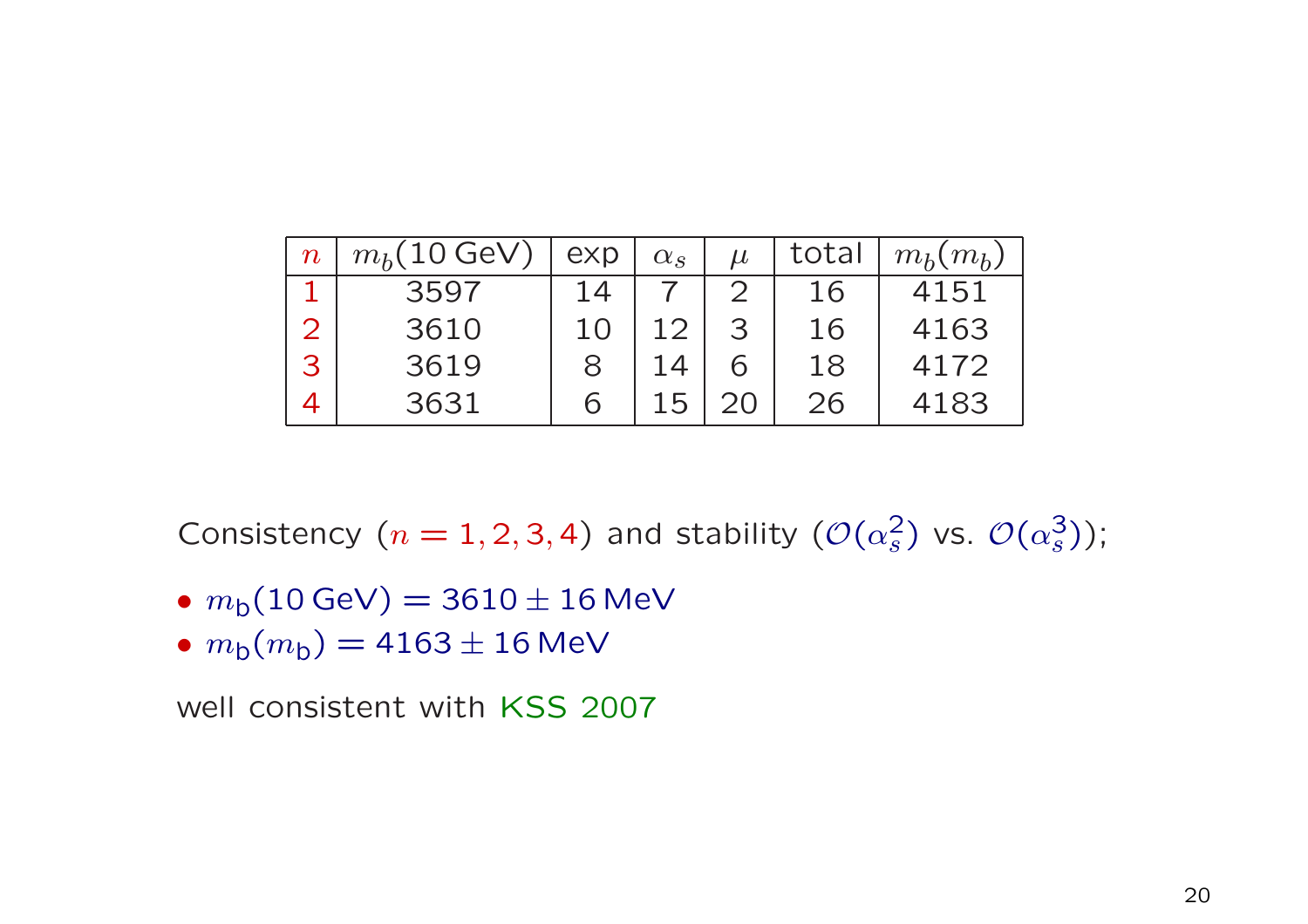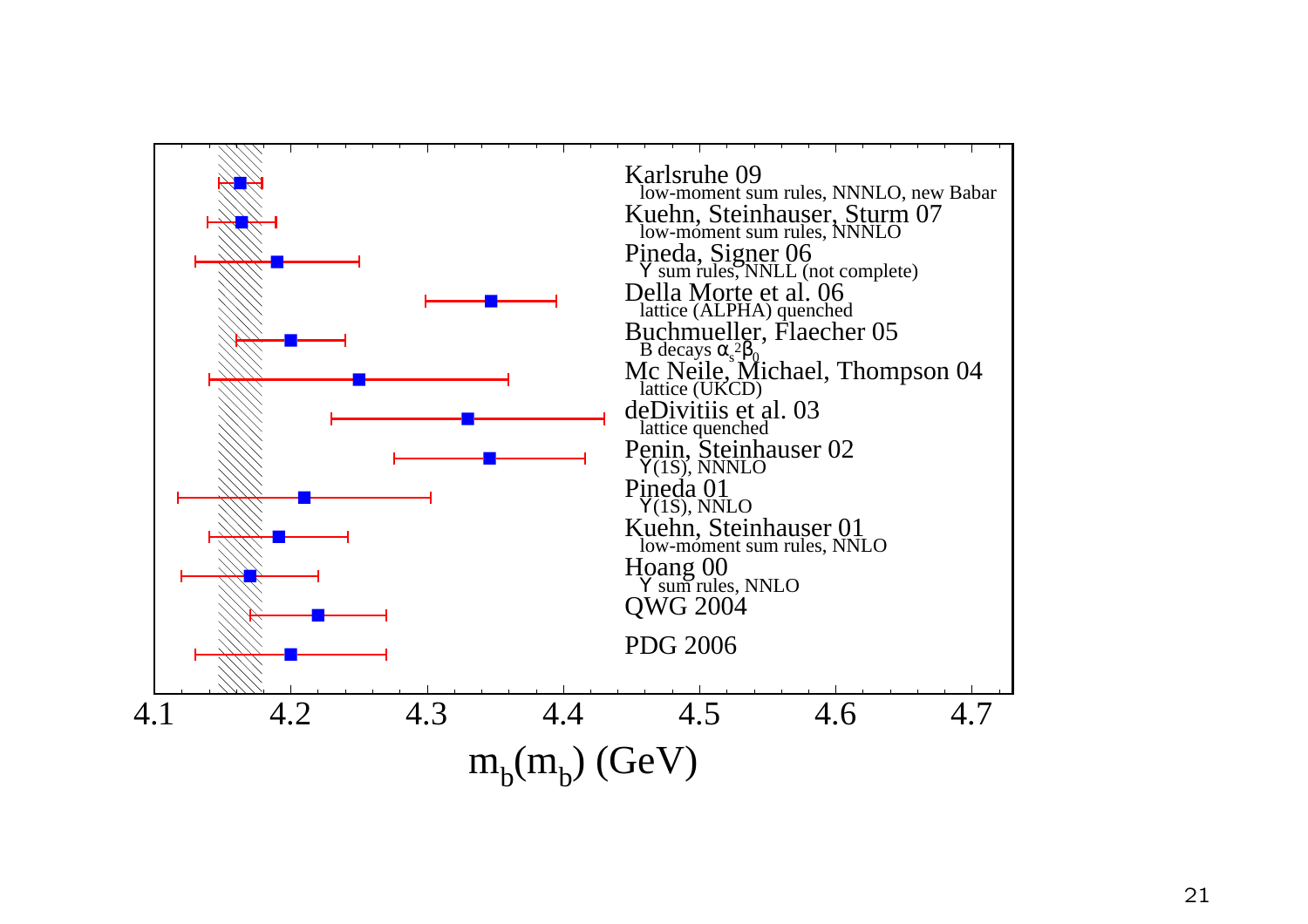#### Time evolution:

results from 2001, <sup>2007</sup> and <sup>2009</sup> internally consistent, driving the PDG result

|                 | $m_c(m_c)$        | $m_b(m_b)$        |
|-----------------|-------------------|-------------------|
| <b>PDG 2000</b> | $1.15 - 1.35$ GeV | $4.0 - 4.4$ GeV   |
| sum rules 2001  | $1304 \pm 27$ MeV | $4191 \pm 51$ MeV |
| sum rules 2007  | $1286 \pm 13$ MeV | 4164 $\pm$ 25 MeV |
| sum rules 2009  | $1286 \pm 13$ MeV | $4163 \pm 16$ MeV |
| <b>PDG 2014</b> | $1275 \pm 25$ MeV | $4180 \pm 30$ MeV |
|                 |                   |                   |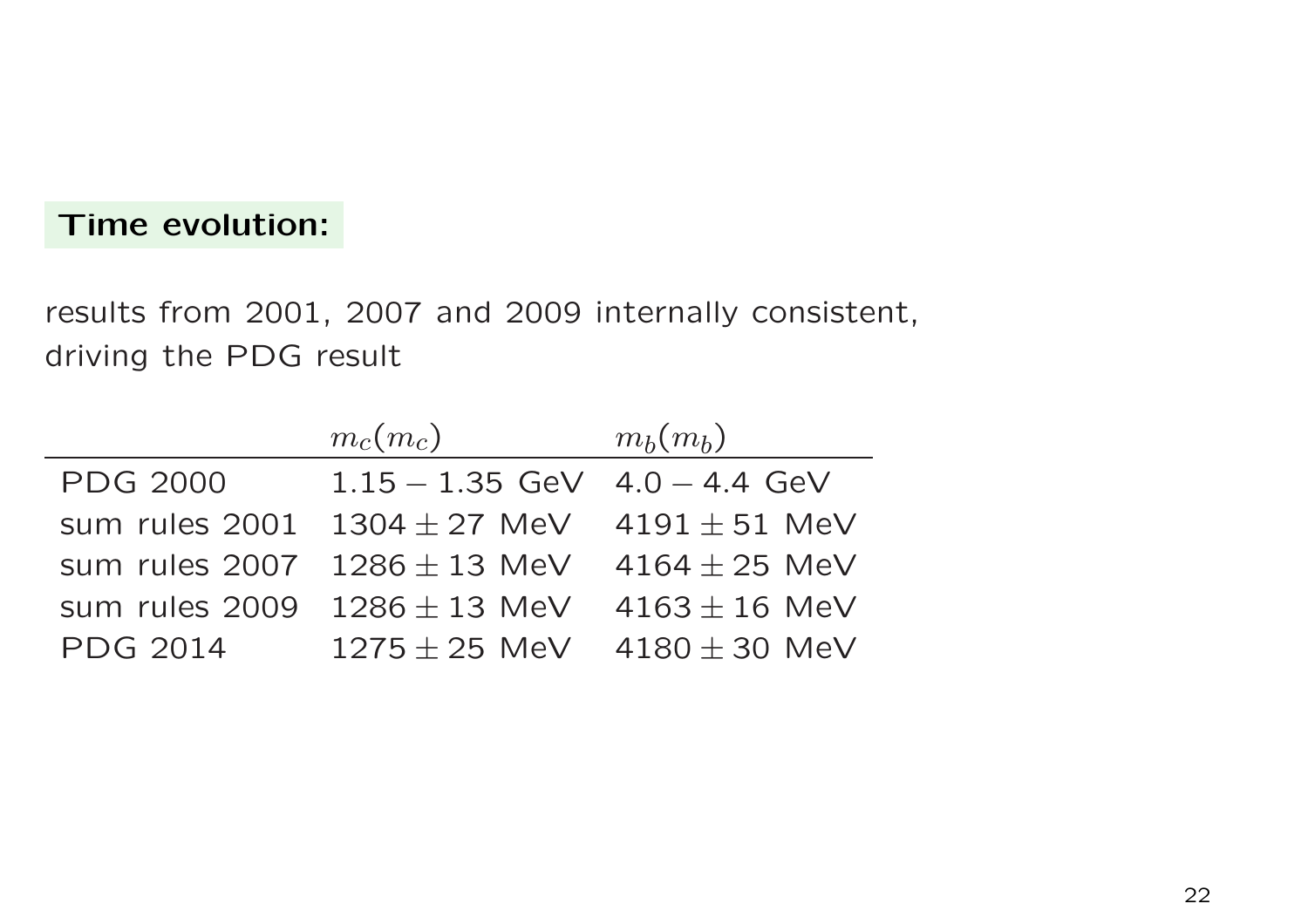

23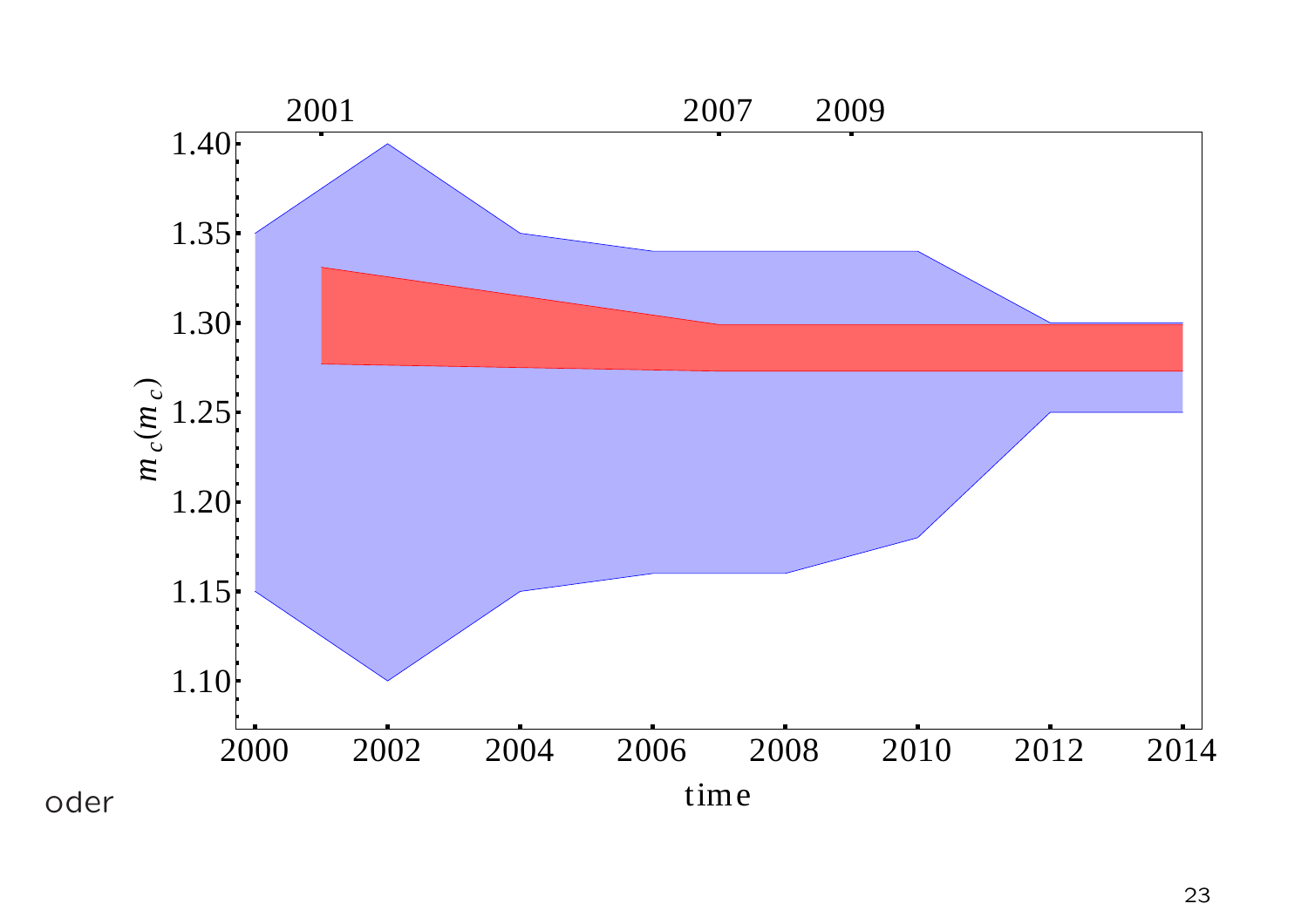

24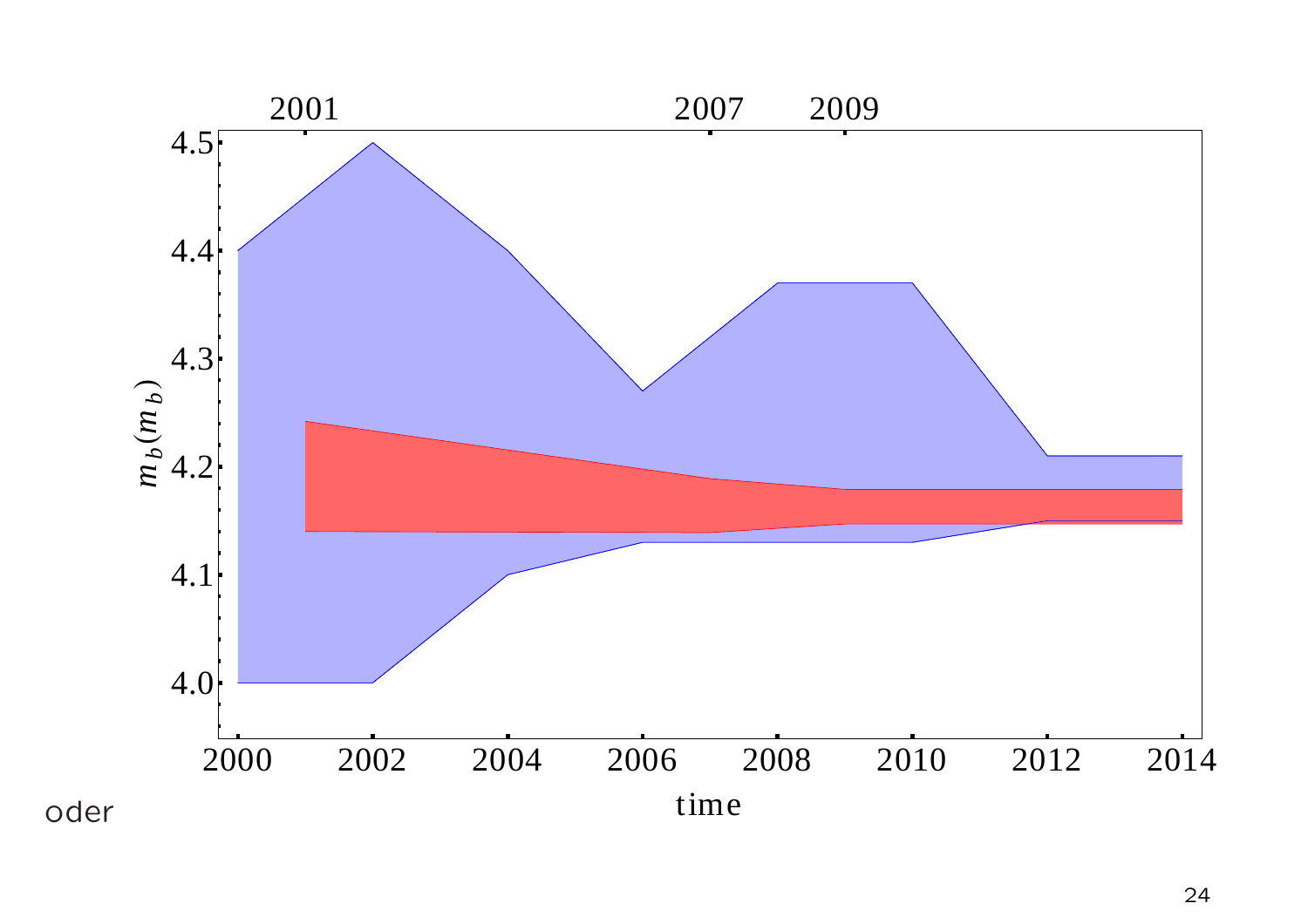# 3.b) Results from Lattice

lattice & pQCD (HPQCD + SFB/A1)

lattice evaluation of pseudoscalar correlator ⇒ replace experimental moments by lattice simulation<br>input:  $M(x)$  ⇒  $M(x)$   $M(x)$   $M(x)$   $(x)$  ⇒ input:  $M(\eta_c) \hat{=} m_c$ ,  $M(\Upsilon(1S)) - M(\Upsilon(2S)) \hat{=} \alpha_s$ 

pQCD for pseudoscalar correlator available: "all" moments in  $\mathcal{O}(\alpha_s^2)$ three lowest moments in  $\mathcal{O}(\alpha_s^3)$ .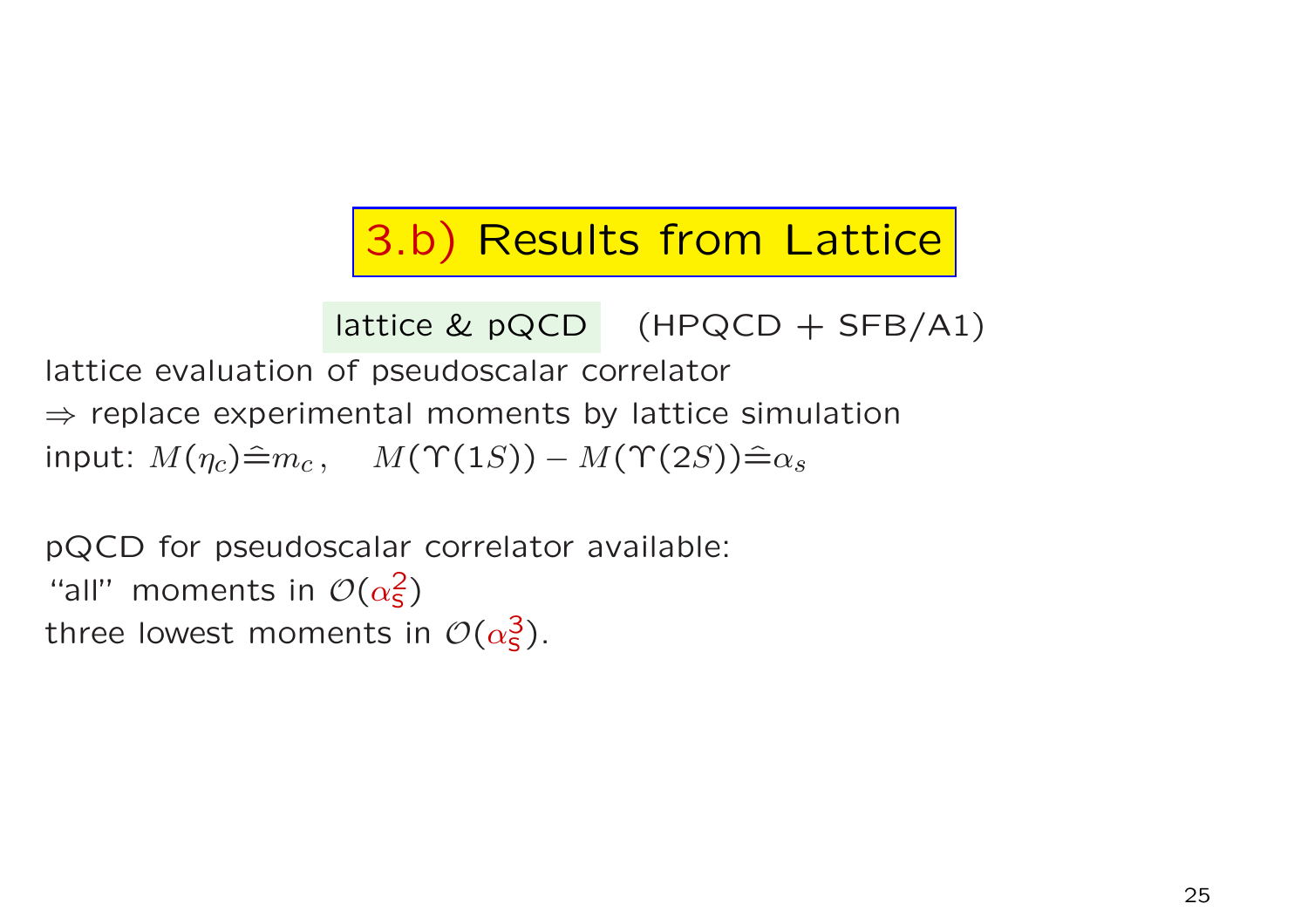the lowest moment is dimensionless

$$
\Rightarrow \quad \alpha_{\mathsf{S}}(3\text{GeV}) \Rightarrow \alpha_{\mathsf{S}}(M_Z) = 0.1174(12)
$$

higher moments:  $\sim m_\mathsf{C}^2$  $\tilde{\epsilon}$   $\times$  $(1 + ...$  $\alpha$  $\frac{\chi_{\mathsf{S}}}{\pi}... \Big)$  ,

⇒to be compared with 986(13) MeV from  $e^+e^-$  !  $m_{\mathsf{C}}(3{\mathsf{GeV}}) = 986(10)\,$  MeV

update: HPQCD <sup>2010</sup>

 $\alpha_{\mathsf{S}}(3{\mathsf{GeV}})\Rightarrow \alpha_{\mathsf{S}}(M_Z)=0.1183(7)$ 

 $m_{\mathsf{C}}(3{\rm GeV})=986(6)\,$  MeV

 $m_{\mathsf{b}}(10{\rm GeV}) = 3617(25)\,$  MeV